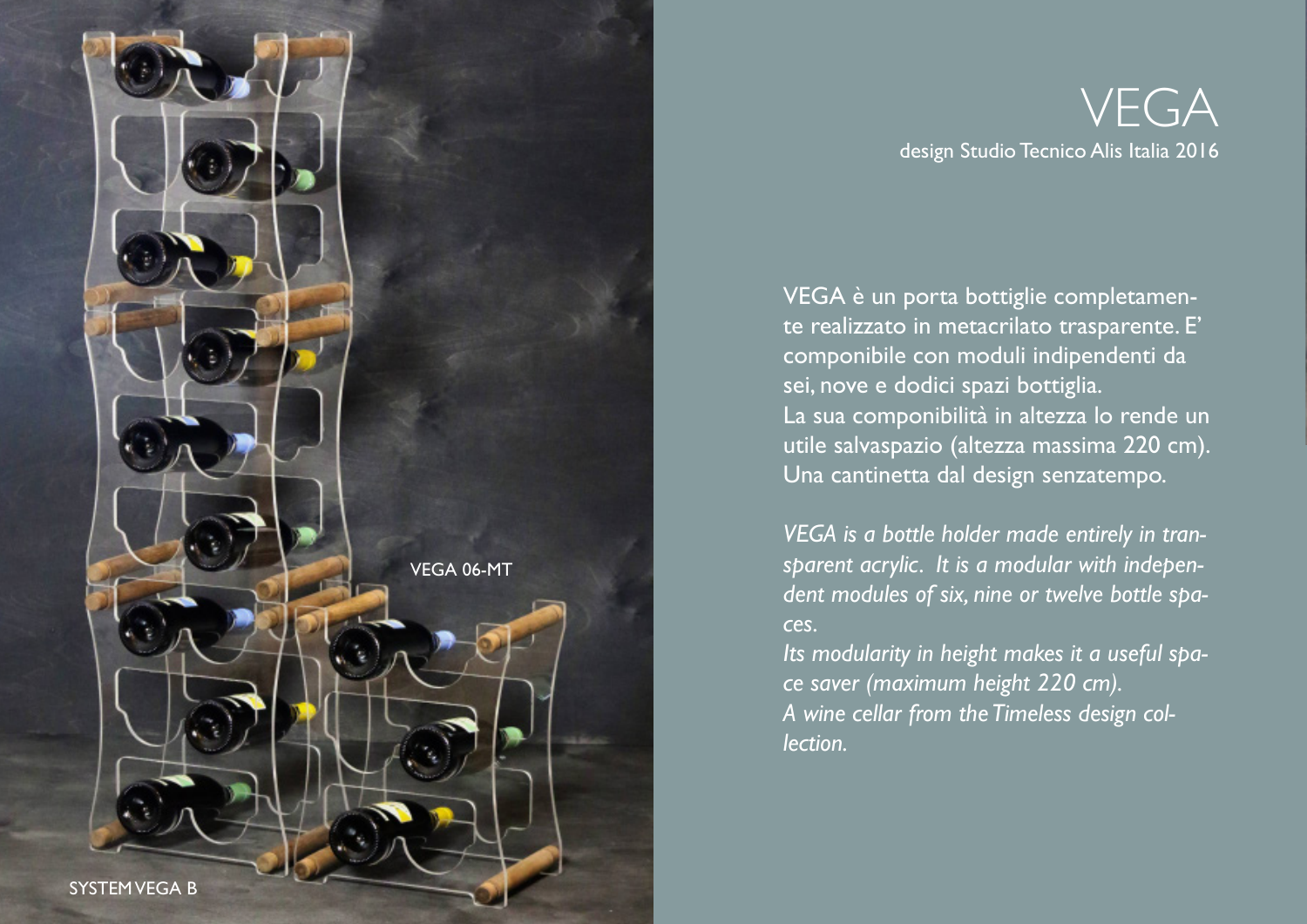

"Design senza tempo" *"Timeless design"*

Il modello VEGA è disponibile in tre differenti versioni di spazio bottiglia. Tutti gli appoggi sono in legno di faggio. Gli elementi di collegamento tra i moduli sono in pp trasparente.

*The VEGA model is available in three different versions of bottle spaces. All supports are made of beech wood.* The module connecting elements are in transparent pp.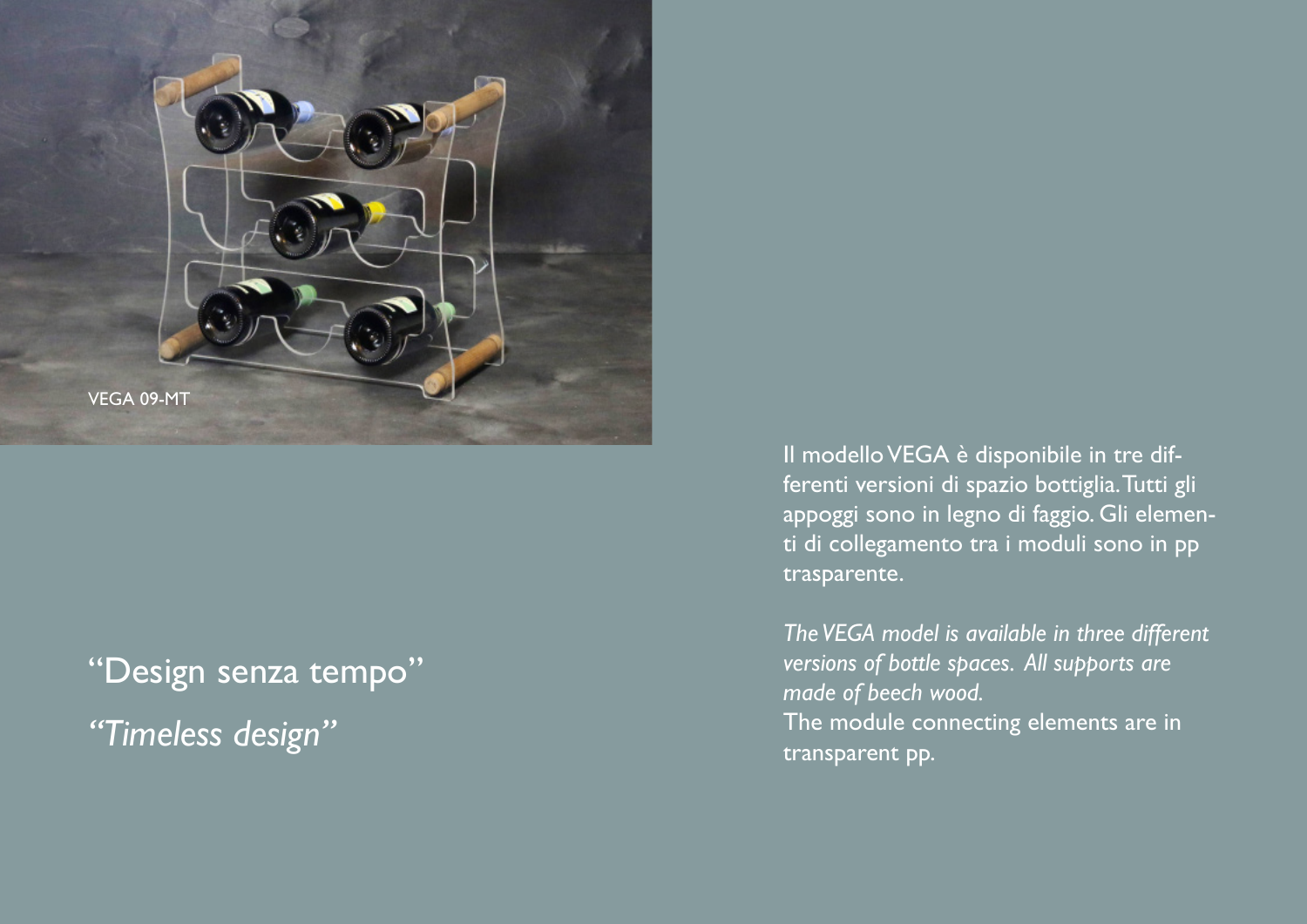

"Trasparenze e ordine" *"Transparency and order"*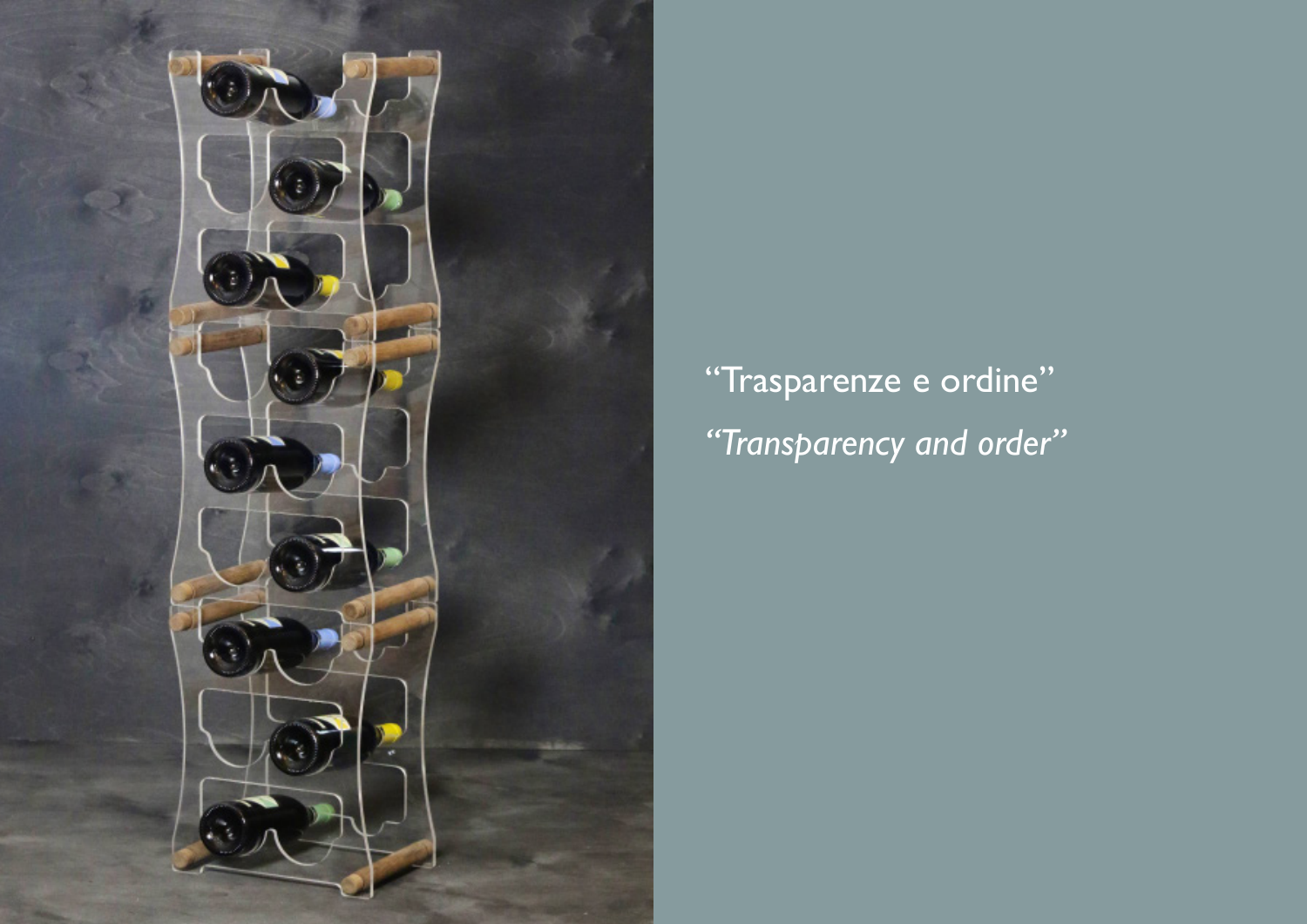## VEGA 06

### componibile | modular

#### capacità 06 bottiglie metacrilato trasparente 08 mm elementi di appoggio massello di faggio colore rovere chiaro sp. 25 mm dimensioni P  $236 \times L$  311  $\times$  H 393 mm peso 1,50 kg / MT - 1,00 kg / MDF volume 0,012 mc sistema in kit 1 pallet (0,80 x 1,20 x 0,40 m) - 26 pz

*capacity 06 bottles transparent methacrylate 8 mm support elements in solid beech light oak color sp . 25 mm dimensions D 236 x W 311 x H 393 mm weight 1,50 kg / MT - 1,00 kg / MDF volume 0,012 mc sistema in kit 1 pallet (0,80 x 1,20 x 0,40 m) - 26 pcs*





fronte fianco fianco front side

## VEGA - 06-MD

versione MDF colorato in pasta | MDF version paste colored

| <b>MD</b><br>01 nero           | <b>MD</b><br>02 antracite                  | <b>MD</b><br>03 grigio perla | <b>MD</b><br>04 viola                                                      |  |
|--------------------------------|--------------------------------------------|------------------------------|----------------------------------------------------------------------------|--|
|                                |                                            |                              |                                                                            |  |
| <b>MD</b><br>01 black          | <b>MD</b><br>02 anthracite                 | <b>MD</b><br>03 light gray   | <b>MD</b><br>04 violet                                                     |  |
| <b>MDF</b><br>05 marrone scuro | <b>MDF</b><br>06 marrone chiaro            | <b>MDF</b><br>07 blu         | <b>MDF</b><br>08 verde scuro                                               |  |
|                                |                                            |                              |                                                                            |  |
| <b>MD</b><br>05 dark brown     | <b>MD</b><br>06 light brown                | <b>MD</b><br>07 blu          | <b>MD</b><br>08 dark green                                                 |  |
| <b>MDF</b><br>09 verde chiaro  | <b>MDF</b><br>10 rosso                     | <b>MDF</b><br>II arancio     | <b>MDF</b><br>12 giallo                                                    |  |
|                                |                                            |                              |                                                                            |  |
| <b>MD</b><br>09 light green    | <b>MD</b><br>10 red                        | <b>MD</b><br>II orange       | <b>MD</b><br>12 yellow                                                     |  |
| VEGA 06-MT                     | versione metacrilato   methacrylat version |                              | VEGA - KIT02 / VEGA - KIT04<br>elementi di connessione connection elements |  |
| <b>MT</b><br>00 trasparente    |                                            |                              | PP<br>00 trasparente                                                       |  |
|                                |                                            |                              |                                                                            |  |
| <b>MT</b>                      |                                            | PP                           |                                                                            |  |
| 00 transparent                 |                                            | 00 transparent               |                                                                            |  |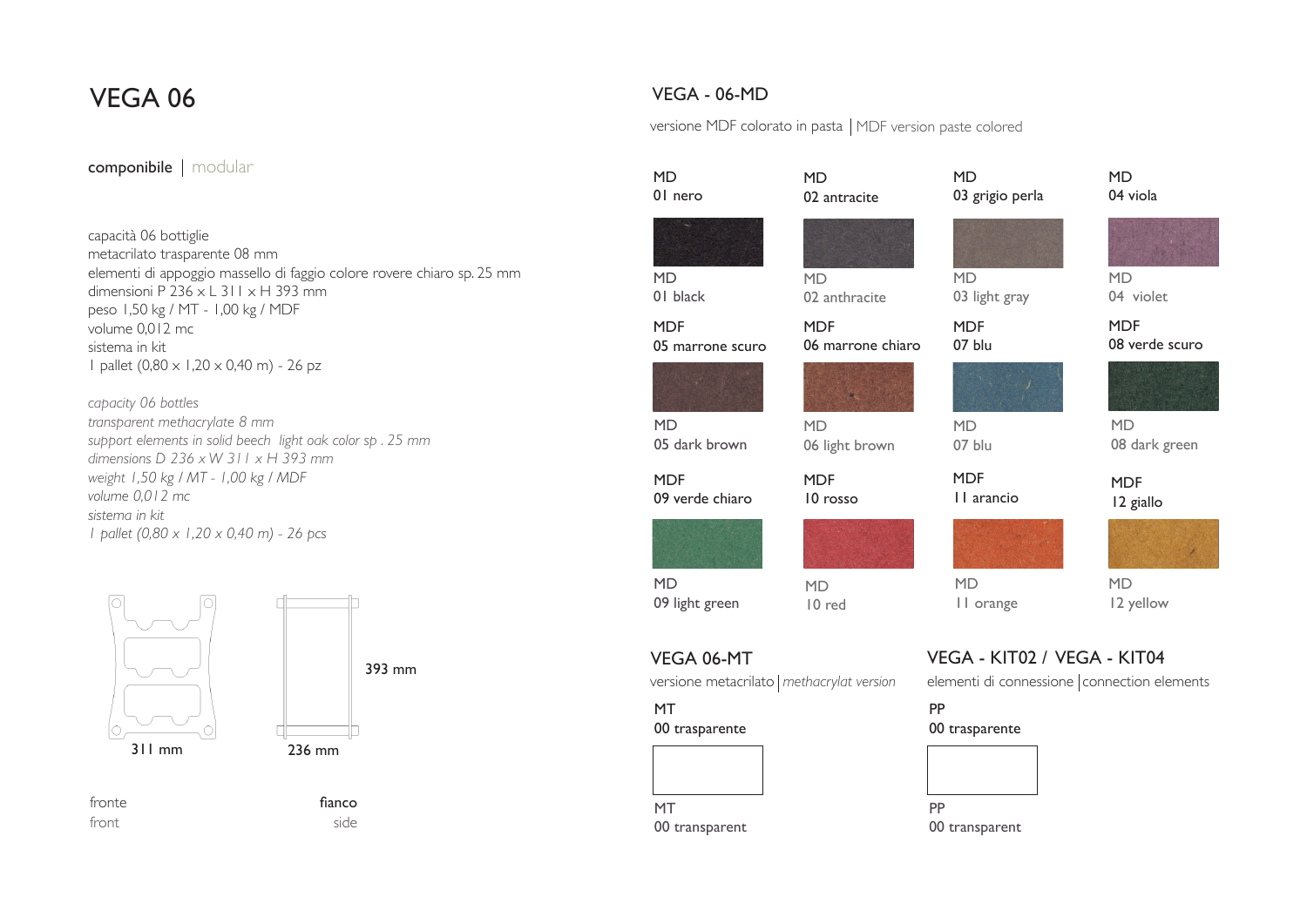## VEGA 09

### VEGA - 09-MD

versione MDF colorato in pasta | MDF version paste colored

#### capacità 09 bottiglie metacrilato trasparente 08 mm elementi di appoggio massello di faggio colore rovere chiaro sp. 25 mm dimensioni P 236 x L 470 x H 393 mm peso 1,83 kg / MT - 1,20 kg / MDF volume 0,012 mc sistema in kit 1 pallet (0,80 x 1,20 x 0,40 m) - 26 pz *capacity 09 bottles transparent methacrylate 8 mm support elements in solid beech light oak color sp . 25 mm dimensions D 236 x W 470 x H 393 mm weight 1,83 kg / MT - 1,20 kg / MDF volume 0,012 mc kit system 1 pallet (0,80 x 1,20 x 0,40 m) - 26 pcs* componibile | modular fronte fianco fianco front side 393 mm 236 mm 470 mm MD 01 nero MD 01 black MD 02 anthracite MD 03 grigio perla MD 03 light gray MD 04 viola MD 04 violet MDF 06 marrone chiaro MDF 05 marrone scuro MD 05 dark brown MD 06 light brown MDF 07 blu MD 07 blu MDF 08 verde scuro MD 08 dark green MDF 10 rosso MDF 09 verde chiaro MD 09 light green MDF 11 arancio MD 11 orange MDF 12 giallo MD 12 yellow MD 02 antracite VEGA 09-MT versione metacrilato *methacrylat version* MT 00 trasparente MT 00 transparent MD 10 red VEGA - KIT02 / VEGA - KIT04 elementi di connessione connection elements PP 00 trasparente PP 00 transparent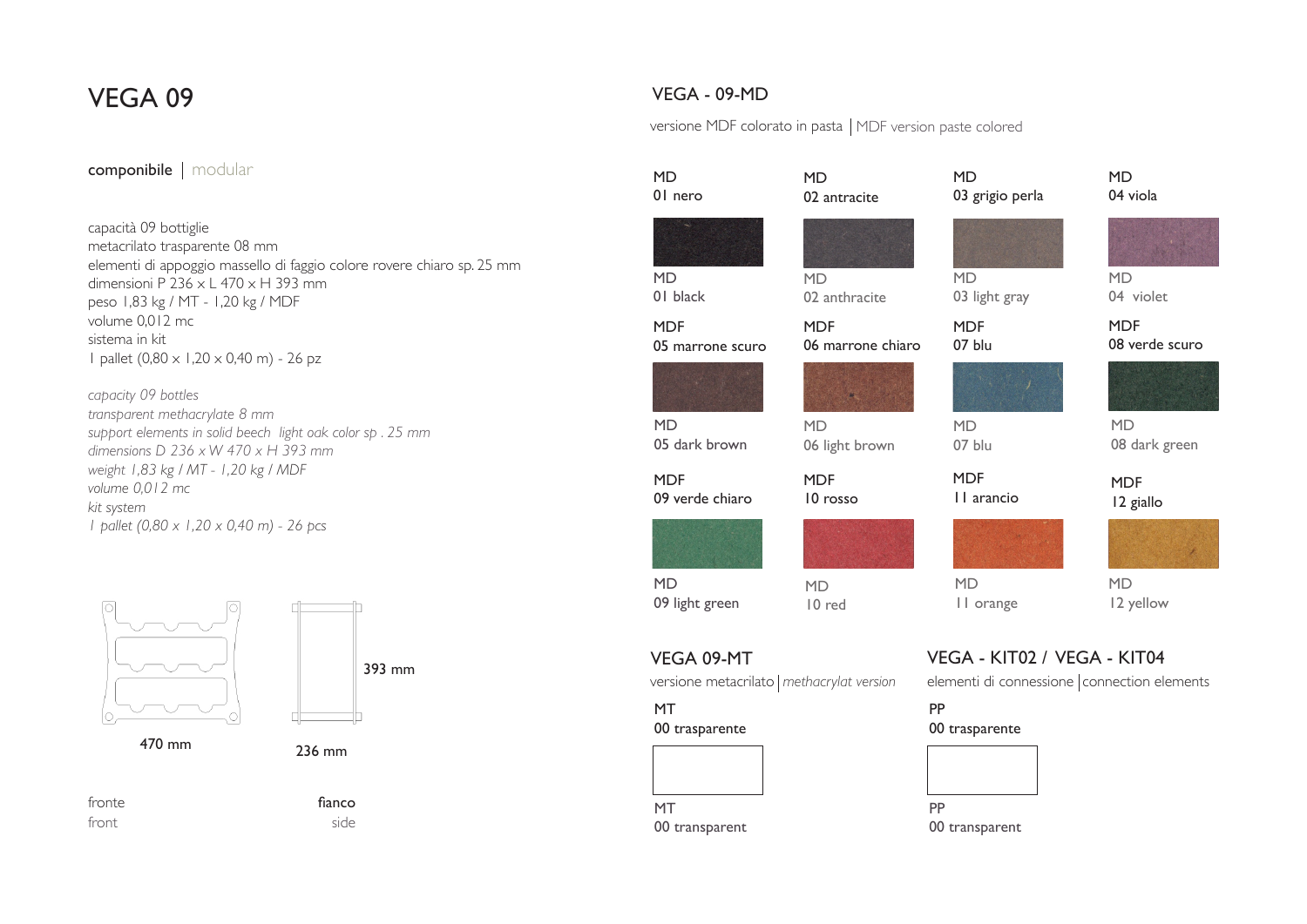# VEGA 12

## VEGA - 12-MD

versione MDF colorato in pasta | MDF version paste colored

#### capacità 12 bottiglie metacrilato trasparente 08 mm elementi di appoggio massello di faggio colore rovere chiaro sp. 25 mm dimensioni P 236  $\times$  L 549  $\times$  H 393 mm peso 2,44 kg / MT - 1,60 kg / MDF volume 0,012 mc sistema in kit 1 pallet  $(0.80 \times 1.20 \times 0.40 \text{ m})$  - 26 pz *capacity 12 bottles trasparent methacrylate 8 mm support elements in solid beech light oak color sp . 25 mm dimensions P 236 x W 549 x H 393 mm weight 2,44 kg / HPL - 1,60 kg / MDF volume 0,012 mc kit system 1 pallet (0,80 x 1,20 x 0,40 m) - 26 pz* fronte fianco front side 393 mm 549 mm 236 mm MD 01 nero MD 01 black MD 02 anthracite MD 03 grigio perla MD 03 light gray MD 04 viola MD 04 violet MDF 06 marrone chiaro MDF 05 marrone scuro MD 05 dark brown MD 06 light brown MDF 07 blu MD 07 blu MDF 08 verde scuro MD 08 dark green MDF 10 rosso MDF 09 verde chiaro MD 09 light green MDF 11 arancio MD 11 orange MDF 12 giallo MD 12 yellow MD 02 antracite VEGA 12-MT versione metacrilato *methacrylat version* MT 00 trasparente MT 00 transparent MD 10 red VEGA - KIT02 / VEGA - KIT04 elementi di connessione connection elements PP 00 trasparente PP 00 transparent componibile | modular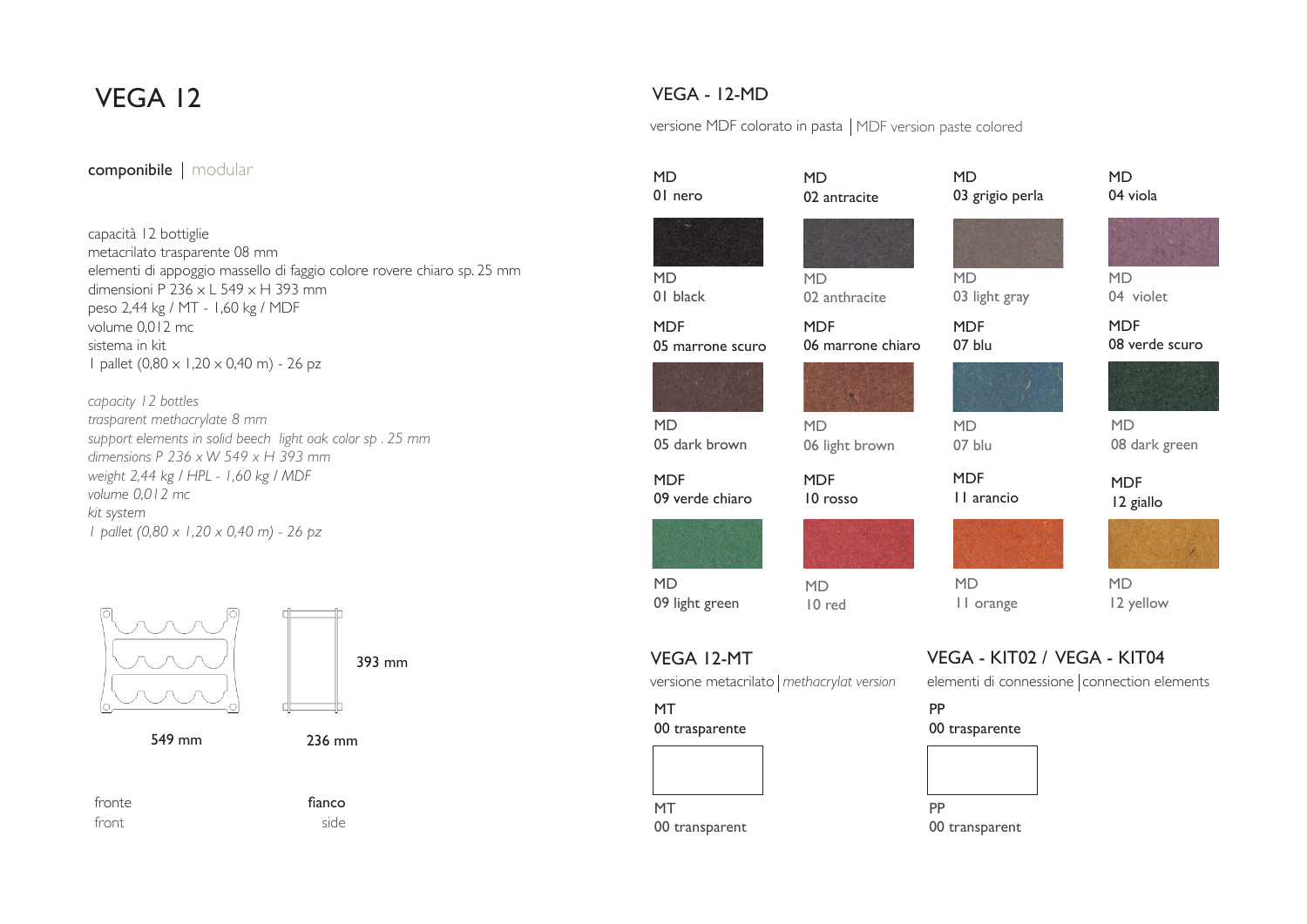## VEGA SYSTEM - A

#### composizione con due VEGA 06

capacità 12 bottiglie metacrilato trasparente 08 mm compreso kit di aggancio elementi di appoggio massello di faggio colore rovere chiaro sp. 25 mm dimensioni P 236 x L 311 x H 786 mm peso 3,00 kg / MT - 2,00 kg / MDF volume 0,014 mc sistema in kit 1 pallet  $(0.80 \times 1.20 \times 0.40 \text{ m})$  - 26 pz

#### composition with two VEGA 06

*capacity 12 bottles transparent methacrylate 8 mm comprensive of anchor kit support elements in solid beech light oak color sp . 25 mm dimensions D 236 x W 311 x H 786 mm weight 3,00 kg / MT - 2,00 kg / MDF volume 0,014 mc kit system 1 pallet (0,80 x 1,20 x 0,40 m) - 26 pcs*



front side

786 mm



# fianco side 1178 mm 311 mm 236 mm

## VEGA SYSTEM - B

#### composizione con tre VEGA 06

capacità 18 bottiglie metacrilato trasparente 08 mm compreso kit di aggancio elementi di appoggio massello di faggio colore rovere chiaro sp. 25 mm dimensioni P 236 x L 311 x H 1178 mm peso 4,50 kg / MT - 3,00 kg / MDF volume 0,018 mc sistema in kit 1 pallet  $(0.80 \times 1.20 \times 0.40 \text{ m})$  - 26 pz

#### composition with three VEGA 06

*capacity 18 bottles transparent methacrylate 8 mm comprensive of anchor kit support elements in solid beech light oak color sp . 25 mm dimensions D 236 x W 311 x H 1178 mm weight 4,50 kg / MT - 3,00 kg / MDF volume 0,018 mc kit system 1 pallet (0,80 x 1,20 x 0,40 m) - 26 pcs*

## VEGA SYSTEM - C

#### composizione con due VEGA 09

capacità 18 bottiglie metacrilato trasparente 08 mm compreso kit di aggancio elementi di appoggio massello di faggio colore rovere chiaro sp. 25 mm dimensioni P 236 x L 470 x H 786 mm peso 3,70 kg / MT - 2,50 kg / MDF volume 0,020 mc sistema in kit 1 pallet  $(0.80 \times 1.20 \times 0.40 \text{ m})$  - 13 pz

#### composition with two VEGA 09

*capacity 18 bottles transparent methacrylate 8 mm comprensive of anchor kit support elements in solid beech light oak color sp . 25 mm dimensions D 236 x W 470 x H 786 mm weight 3,70 kg / MT - 2,50 kg / MDF volume 0,020 mc kit system 1 pallet (0,80 x 1,20 x 0,40 m) - 13 pcs*